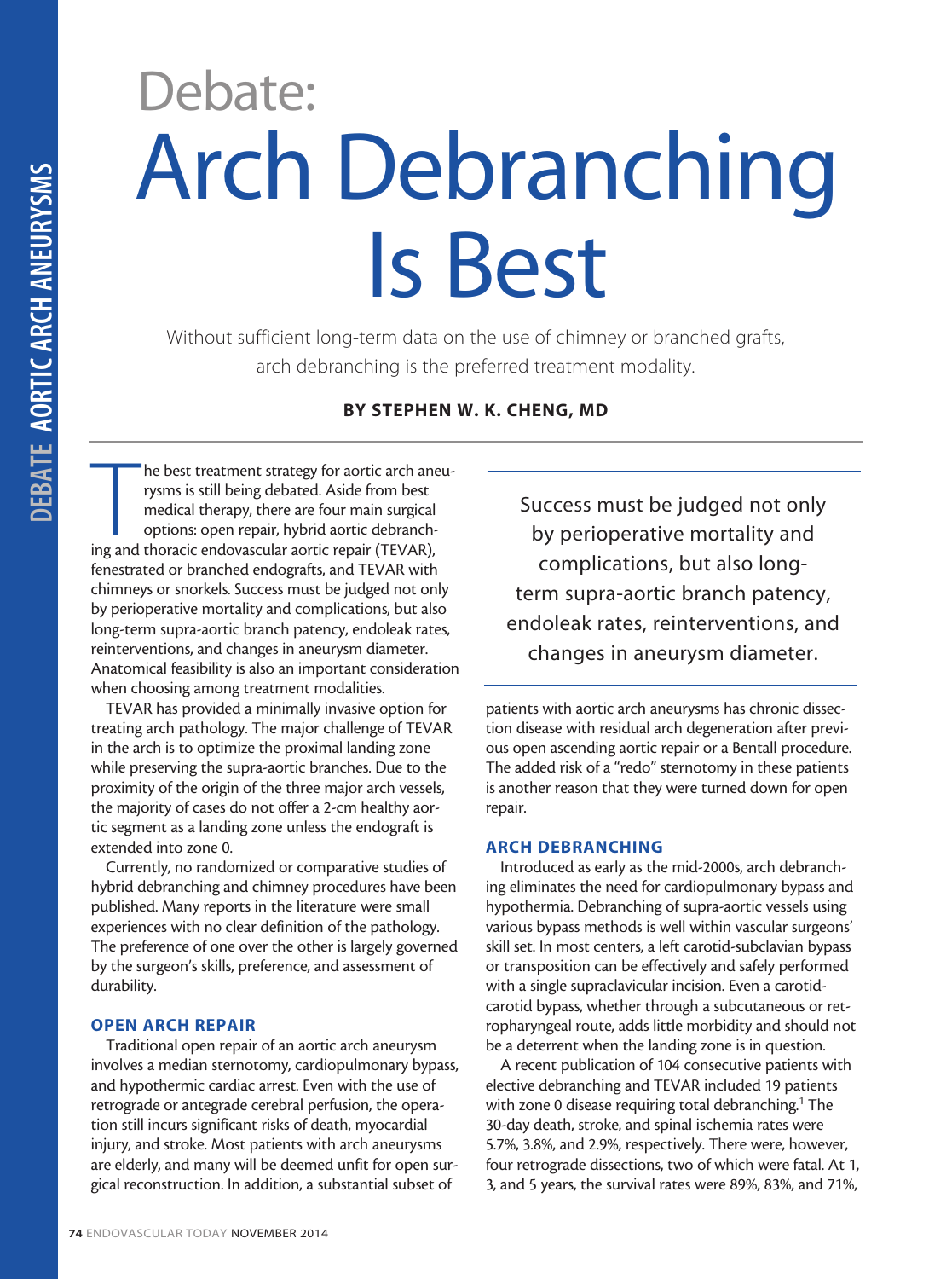and freedom from endoleak was 96%, 93%, and 88%. There was a low rate of late aortic-related deaths and reinterventions, and the results compare very favorably to surgery.

Most current TEVAR devices do not perform well in terms of accuracy of deployment in the arch, and conformance to the arch anatomy is also an issue. Many of the early unsatisfactory results of TEVAR regarding type I endoleaks were due to landing zone compromises in order to avoid landing in zones 0 or 1. Total arch debranching allows the most secure proximal landing zone. We have previously shown that this can be performed with minimum morbidity and mortality.<sup>2</sup> In selected cases, this may even be combined with a banding procedure in patients with dilated ascending aortas,<sup>3</sup> or for external suturing and added strength of the proximal seal. Another advantage was the possibility of inline left subclavian revascularization in selected cases and the allowance of antegrade deployment of stent grafts to avoid tight angulations in the aorta or poor access vessels from below.

The majority of true arch aneurysms has no secure landing zone in zones 1 or 2, and the efficacy of supraaortic branch preservation procedures should be assessed only when the left common carotid artery is involved. A review of 18 studies comprising 195 patients undergoing supra-aortic debranching, but excluding all carotid-subclavian bypasses, reported a 9% incidence of endoleak and perioperative mortality and stroke rates of 9% and 7%, respectively.<sup>4</sup> Although the morbidity rates were not insignificant, 122 procedures (63%) were true arch procedures with zone 0 landing. This is therefore a highly selected cohort reflecting the true nature of the difficulty in treating complex arch pathology and should not be compared with a simple chimney procedure in the left subclavian artery.

# CHIMNEYS AND SNORKELS IN THE ARCH

The use of chimney or parallel grafts originated from a salvage procedure when the arch vessels were unintentionally covered. This technique has not gained widespread popularity in the arch. The main advantages are freedom from aortic clamping and the simplicity of using chimney grafts. Like its abdominal counterparts, the use of the chimney technique, in particular with multiple chimney grafts, has been criticized for the possibility of gutter endoleaks, stent compression, possible device interaction, and uncertain long-term durability.

A recent review of the chimney procedure (also called the *snorkel technique*) in supra-aortic branches identified 18 reports comprising 124 patients and 136 chimneys. The investigators reported a high primary success rate of more than 99%, with a mortality rate of 4.8% and a stroke rate of 4%.<sup>5</sup> A large number of different bare or covered stents were used. However, the overall endoleak rate was 18.5%, with 10.5% being type I endoleaks. Median follow-up was only 11 months, albeit with no graft occlusions. Of particular note was that the average number of chimney grafts per patient was only 1.1, and only 18% were placed in the innominate artery (44% in the left common carotid and 38% in the left subclavian). Only 28 patients (26%) had a degenerative aneurysm, most likely in the distal arch. The fact that a chimney can be safely and effectively placed does not automatically mean the procedure itself is effective. Almost 60% of procedures in this collective experience were in patients with aortic dissections, in whom revascularization of the innominate artery was not an issue, and the proximal landing zone nondegenerated.

Although most reported chimney procedures are confined to the left subclavian and the left common carotid arteries, the true need for a minimally invasive procedure is at landing zone 0, and yet chimneys have not provided a good answer in this area. The diameter of the innominate artery will pose an issue with seal, and the added distance of the second chimney means a longer graft and a higher chance of compression and occlusion.

Chimneys require an average of 20% to 30% oversizing of the endograft. Because most patients with arch aneurysms are elderly and have degenerations in the ascending aorta, the applicability of chimneys in the context of a dilated ascending aorta is questionable. Some reports indicate that gutter endoleaks increase with the size of the chimneys. Aggressive oversizing and ballooning in this area, as is recommended in most chimney procedures, may produce adverse results. The hemodynamic forces on the stent graft components in this area remain unknown, and there may be a theoretical higher chance of retrograde type A dissection.

The largest series that involves degenerating aneurysms with supra-aortic chimneys in the innominate and left common carotid arteries studied only six patients.<sup>6</sup> Furthermore, when the results were scrutinized in the accompanying commentary,<sup>7</sup> it appeared that four out of the six patients were either dead or had a significant type Ia leak at 6 months, and 50% required secondary intervention within 30 days. The chimney technique in arch aneurysms remains untested and should not be used as an acceptable treatment other than for salvage. It is likely that aortic branch devices will supersede this technique in the near future.